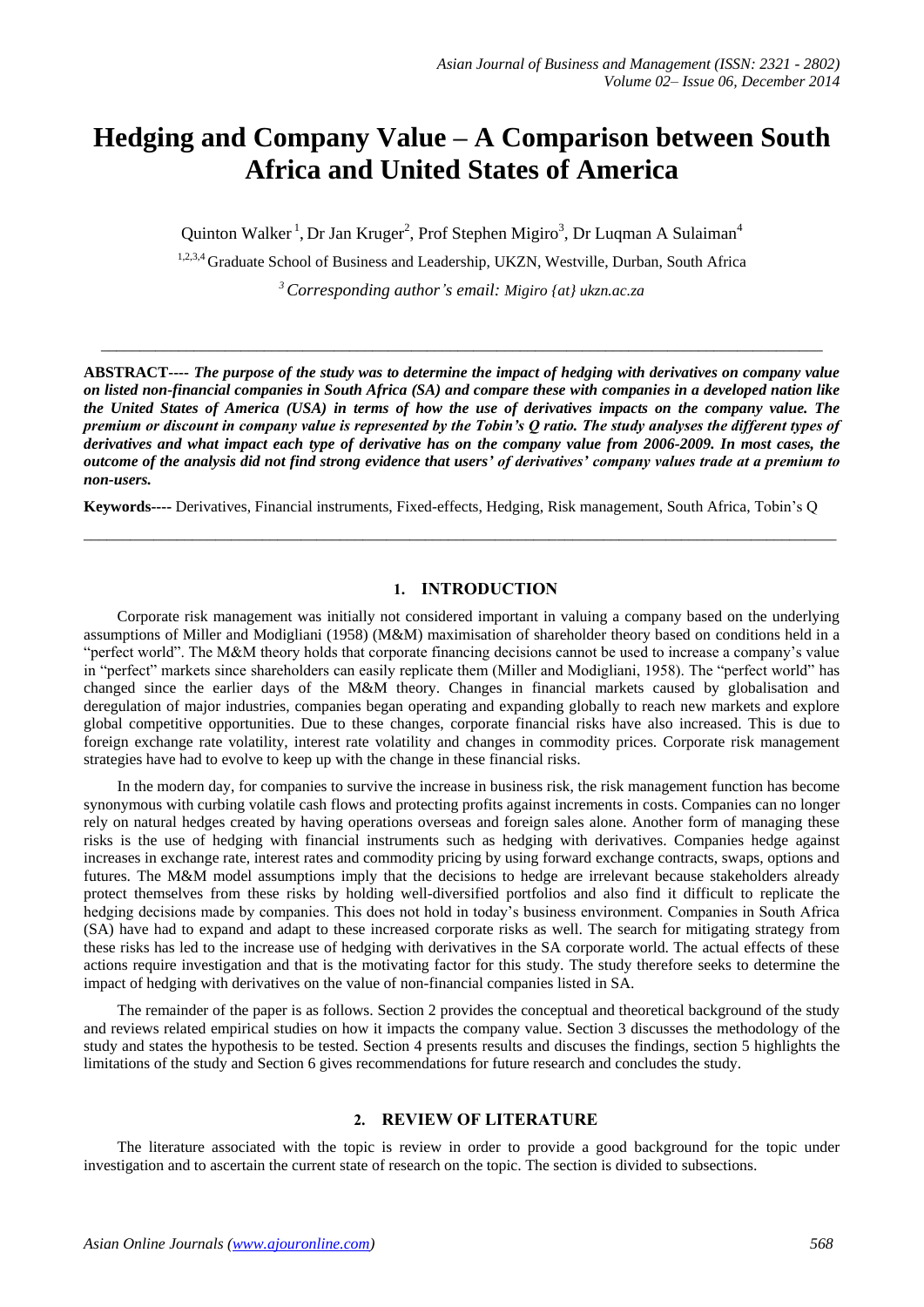## **2.1** *Conceptual and Theoretical Background*

In the modern world of finance today, the M&M framework of 'perfect market' condition assumptions does not hold and capital market imperfections occur. These market imperfections consist of direct and indirect costs of financial distress (bankruptcy), costly external funding and corporate taxes (Stulz, 1996, 2000; Bartram, 2002). To mitigate these new market imperfections companies' are using risk management tools to counteract these new risks. These capital market imperfections provide positive support to the decision to use corporate hedging. Corporate hedging is a form of corporate risk management. The theory behind corporate risk management is to reduce the variability and volatility in a company's cash flows. This means that the company value is less variable, but more importantly is that the low values occur with a lesser probability than without hedging (Bartram, 2000).

The positive theories of risk management posit that increasing shareholder value is a concave objective function because of capital market imperfections (Bartram, 2000). Therefore, reducing cash flow volatility results in decreasing the costs associated with these market imperfections. This results in larger cash flows which occur to the owners (shareholders) and higher expected increase in company value (Bartram, 2000).

The earlier existing theories describing the rewards for derivatives usage is based on the rationale for hedging that includes: managerial incentives, financial distress (bankruptcy) costs, corporate taxes and the underinvestment problem. The earlier theoretical theories are mixed on the positive values of hedging. The various rationales why companies hedge are briefly explained below:

## **2.1.1** *Rationales for Hedging*

**Manager Incentive-** An agency relationship exists between managers and the shareholders (owners) of companies. The managers have better information (asymmetric information to shareholders) about the operations (Aretz and Bartram, 2009). The two parties do not always share common goals, conflicts can then emerge. Managers may not always act in the best interest of shareholder, which is an incentive to hedge and in turn reduces agency costs.

**Financial distress costs** *-* can occur in companies that experience cash flow volatility which can hamper its liquidity to fully meet fixed payment obligations (like wages and interest on debt) on time. Smith and Stulz (1985) first introduced this argument and concluded that it may be advantageous for companies that reduce the volatility of their cash flows given the existence of financial distress costs or tax structure.

**Corporate taxes***-* Most corporate tax laws are progressive in nature i.e. the higher the companies' taxable income the lower the marginal tax rate, which can give rise to indirect tax effects which leads to tax convexity (Mayers and Smith, 1990). With the benefit of hedging to reduce the tax burden, the more special tax saving items and if a companies' income falls into the convexity region of the tax code, will have more of an incentive to hedge (Aretz and Bartram, 2009).

**Underinvestment problem**-Due to the high costs associated with raising external capital, companies may under invest in positive net present value (NPV) projects. Managers who act in the interest of shareholders may not realise all profitable projects when faced with high leverage, which have increased financial risk and more volatile cash flows and have to satisfy bondholders first (Bessembinder, 1991; Bartram, 2000). To increase shareholder value, derivatives can be used to allow companies to improve the available internal funding (Bessembinder, 1991).

## **2.2** *Review of Empirical Studies*

The empirical literature has evolved over the last 30 years. There is a vast body of knowledge and various approaches have been utilised to investigate the relationship of the use of hedging and value benefits. Most studies have been done on developed nations as data has been available. Regulation surrounding the use of derivatives and disclosure by companies has allowed more studies to be done around the world due to the availability of improved data surrounding companies' use of derivatives.

The empirical literature is divided into two approaches on how hedging adds value. The first approach is the *indirect* approach in which examining whether the cross-sections variation in companies' hedging policies is consistent with the companies hedging to reduce cash flow variation. The second approach is the *direct* approach which directly measures whether hedging is an explanatory variable.

1) **Indirect approach:** Before the improvement of disclosure of derivative use, earlier studies used survey data in the form of questionnaires, sent to managers of companies to determine usage. However, non-response bias and nonrespondent feedback could occur. Other studies also made use of keyword searches analysing the use of derivatives amongst companies. Further improvement in the quality of disclosure allowed quantitative methods on derivative usage to measure the extent of hedging. The empirical evidence is mixed on the rationale to use derivatives and its benefits (Aretz & Bartram, 2009; Bartram, Brown & Fehle, 2009; Qing, 2007; Triki, 2005).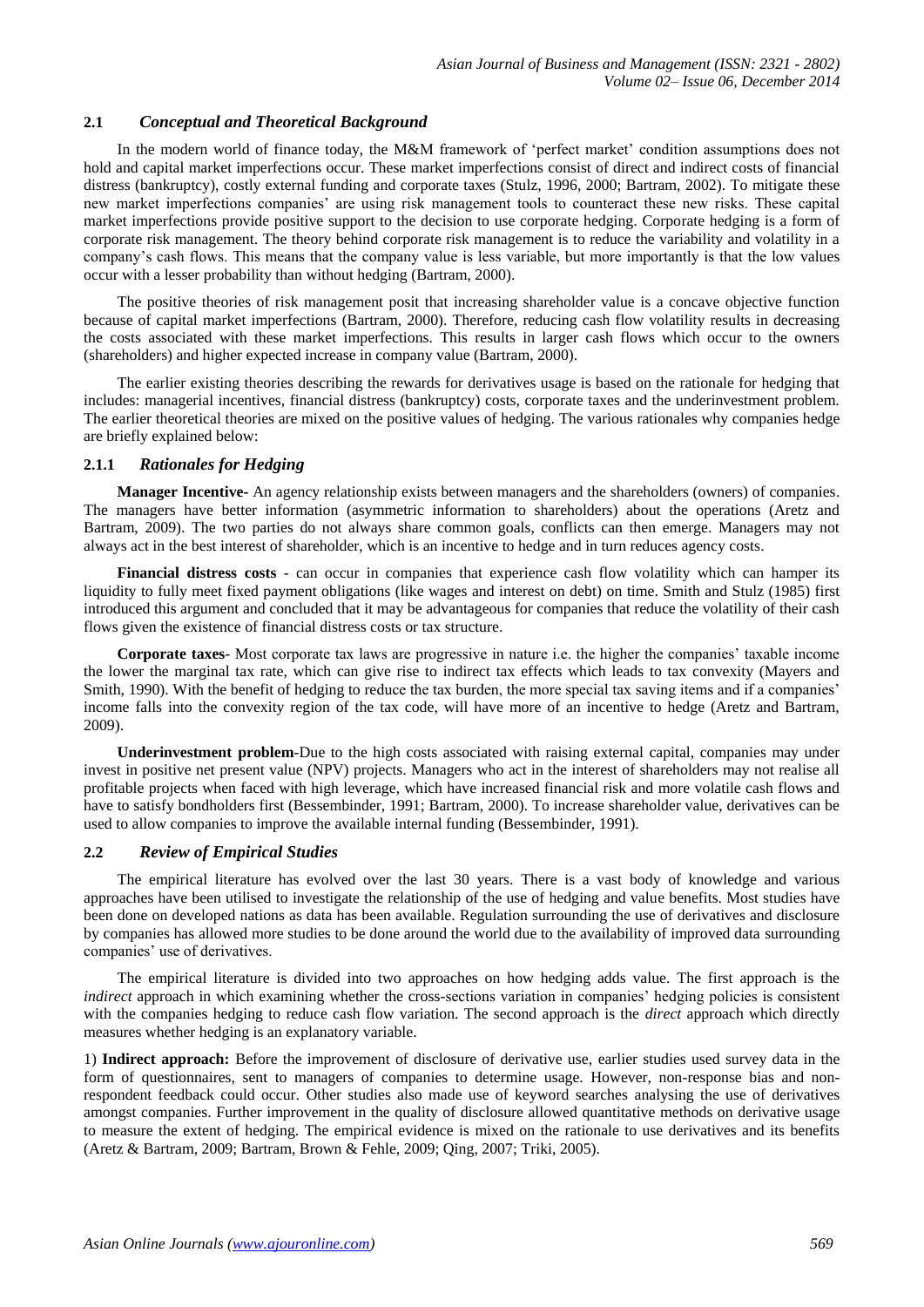2) **Direct approach:** This approach is divided into two camps. Firstly, some studies have analysed the derivative use on the companies' returns by examining how derivative use affects the sensitivity of the return to movements around changes in exchange rates, interest rates and commodity prices. The literature generally revealed that hedging is efficient in reducing the sensitivity (Bartram, Brown & Fehle, 2009; Qing, 2007; Carter, Rogers & Simkins, 2006).

Secondly, the direct impact derivatives might have on the company market value was analysed. The first pioneering study that directly measured the impact of derivatives on company value was Allayannis & Weston (2001). They used a sample of 720 large non-financial US companies for the period 1990 to 1995 and examined the use of foreign currency derivatives (FCD) and the impact on company value. They used Tobin's Q (which is the ratio of a company's market value to the replacement value of its assets) as a proxy for company value and the study reveals a positive relationship between hedging and company value after accounting for a series of control variables that impact company value. The impact was statistically significant on the average; it revealed a 4.8% premium for companies' that used FCD to limit their foreign exchange exposure. Guay and Kothari (2003) argued that in risk management practices, just using derivatives in isolation cannot alone account for the 5% premium in the Allayannis & Weston (2001) study and that companies make use of other methods in risk management programs and derivative use is only a small part of it.

More studies followed the Allayannis & Weston (2001) studying the impact of interest rate and foreign exchange derivatives on 1) financial and non-financial companies, 2) risk management of commodity producers and 3) risk management of commodity prices of specific commodity users. Most of the studies were done on US companies. More research was done after 2001 in other countries around the world. Some studies have followed the initial Allayannis and Weston (2001) model and others have made operational adjustments depending on the economic environment (Bartram, Brown and Conrad, 2009; Qing, 2007). There have been mixed results. Magee (2009), studied 408 large USA nonfinancial companies (1996-2000), found support for the Allayannis and Weston (2001) study. However, Magee (2009) used a similar time period to Allayannis and Weston (2001) also accounted for the fact that the value can be affected by other foreign currency exogenous factors and controlling for these factors found that the value is not significantly affected.

In a different approach, Nain (2004) studied US companies hedging exposure in relation to the companies industries hedging activity and its competitiveness. Nain (2004) found that in widely used hedged industries an unhedged (hedged) company's profits are more (less) exposed to foreign exchange cost shocks. He also concluded that unhedged (hedged) companies Tobin's Q was on average 5% lower (more) in industries where frequent hedging takes place. This suggests that unhedged companies are discounted in value by investors when compared to other hedged companies. Carter, *et al.* (2006) examined 29 US airlines fuel hedging policy and the impact on company value between 1994-2000; concluded that hedging with relation to oil prices in the airline industry is positively related to company value and the premium is over 5%. On the other hand, Jin and Jorion (2006) studied 119 US oil and gas producing companies (1998-2001) and found no significant relationship with fuel hedging and value (Tobin's Q).

Lookman (2004) also analysed oil and gas producing companies and found that hedging would only benefit if a company's commodity price exposure was a secondary risk and not a primary risk. Thereby suggested that hedging is a managerial boosting activity and after accounting for it, the hedging premium is insignificant. In a study done on 176 large French non-financial companies' use of currency derivative during 2004, Clarke, Judge and Mefteh (2006) found no significant increase in company value with the use of derivatives. The direct benefits supporting the positive impact of hedging increasing company market value is mixed.

As can be seen from the above, most of the previous studies have focused on larger more developed nations over different time frames. South Africa (SA) is a smaller emerging market that has a high resource commodity export base and its companies' profitability is impacted differently to developed nations (South Africa, 2010).The SA economy is influenced by volatility in international markets, currencies and commodity prices (South Africa, 2010). Hence there is a need to examine this relationship in the SA context.

## **3. METHODOLOGY**

The methodology adopted in this study is focus of this section. The various steps are highlighted, hypotheses are stated and the sample size, methods of collection and data sources are enumerated.

#### **3.1** *Sample and data collection*

The purposeful population sample frame of 161 listed companies on the Johannesburg Stock Exchange (JSE) within the FTSE/JSE All Share Index (All Share) as at 28 February 2010 was used. Out of this sample, 117 non-financial companies are included and companies in the financial sector are eliminated. The annual financial reports of the nonfinancial companies, which are sourced from companies' websites were analysed over a 4 year period from 2006-2009.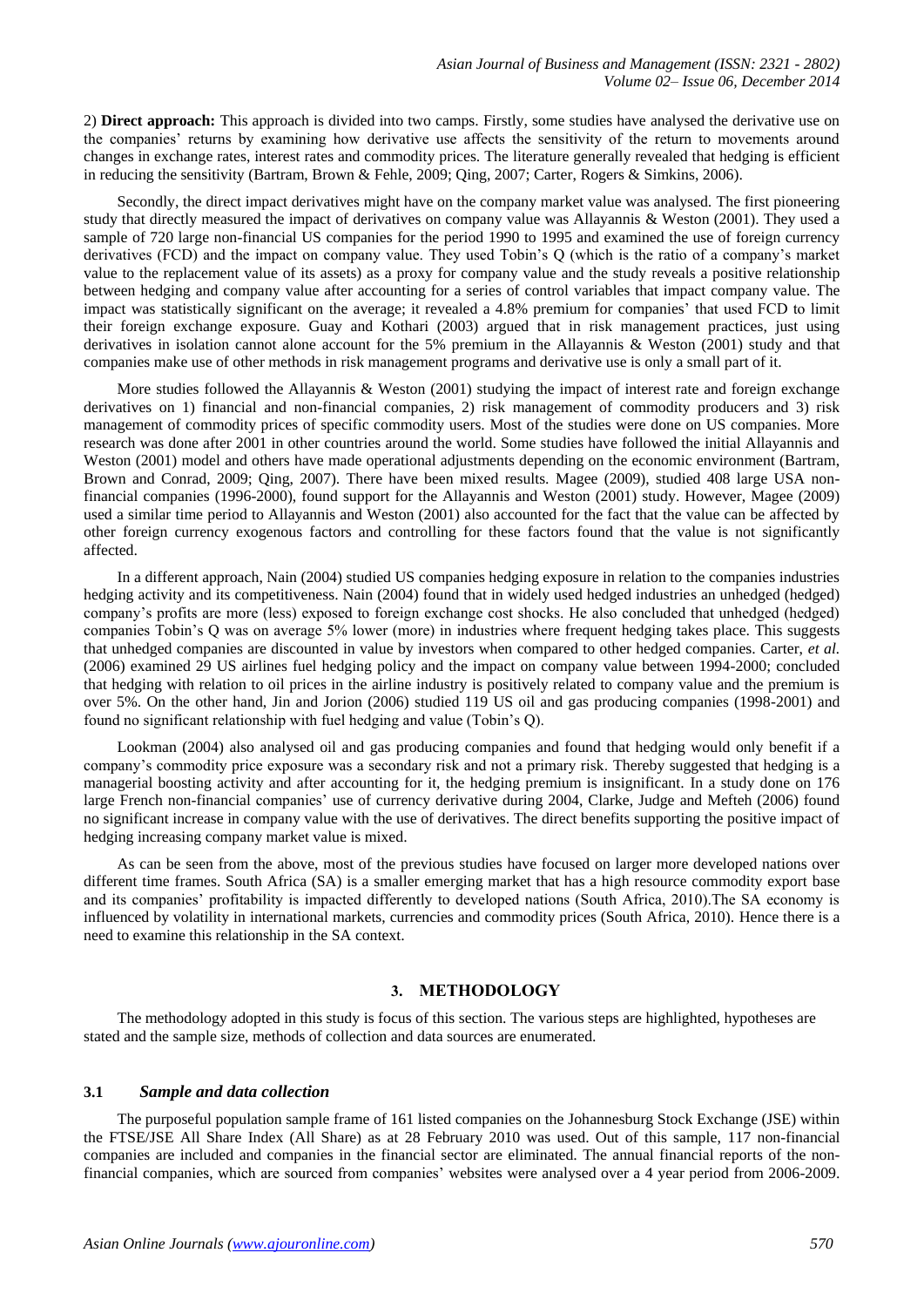Annual financial data for the sample was collected from the BFA Macgregor's database and used in the analysis. These companies cover all the major industries in South Africa.

The sample of 117 companies annual financial statements were manually analysed from 2006-2009. By using keyword searches including "hedging", "financial instruments", "risk management" and "derivatives" in the notes to the financial statements to determine whether they use derivatives or not. If a company indicates usage of derivatives of any form it is considered to be following a hedging policy and the use of derivatives and hence, classified as a 'hedger' and a 'non-hedger' if not. The companies identified as hedgers are further allocated into groups depending on the type of derivative used. The groups are classified into users of FCD, IRD and COD users. Companies can be allocated to more than one group if they use FCD, IRD, and COD type of derivatives.

## **3.2** *Model Specification*

The model used in this study is similar to the empirical model used in Allayannis and Weston (2001), Kapitsinas (2008), and Qing (2007) to determine the relationship between Tobin's Q and the use of hedging with derivatives while accounting for the control variables. The model is specifies as follows:

$$
\ln(Tobin's Q) = a + \beta hedge + \gamma X + \varepsilon
$$

where:

i. ln(*Tobin's Q*) = log of Tobin's Q = proxy for company value. The natural logarithm of Tobin's Q is used to account for the skewness caused by the alternative ways of calculating Tobin's Q.

ii. The *hedge* dummy is utilised depending on which sample group is been investigated and determines if the company uses FCD, IRD, COD type of derivatives.

iii. In all the cases the coefficient of the hedge dummy *β* is interpreted as a premium or a discount on company value due to hedging, depending on the sign of the coefficient.

iv. The X is use as a control variables that have been identified as impacting on value.

v. The *ε* is the error term.

## **3.3** *Hypotheses*

The hypotheses to be tested in this study are stated below. The main hypothesis of this research is defined as *there is a difference of hedgers Tobin's Q vs non-hedgers for all non-financial companies in SA when compared to USA companies.* In order to posit on the main hypothesis, four sub-hypothesis were defined as follows:

**Sub – Hypothesis 1:** There is a difference of FCD hedgers Tobin's Q vs non-hedgers of FCD for all non-financial companies in SA when compared to USA companies.

**Sub – Hypothesis 2:** There is a difference of interest rate derivative (IRD) hedgers Tobin's Q vs non-hedgers of IRD for all SA non-financial companies.

**Sub - Hypothesis 3:** There is a difference of commodity type derivative (COD) hedgers Tobin's Q vs non-hedgers of COD for all SA non-financial companies.

**Sub - Hypothesis 4:** There is a difference on the company value for all non-financial companies in SA and users of different types of derivatives.

## **3.4** *Estimation Techniques*

The study uses a multivariate cross-sectional analysis using a pooled ordinary least squares (OLS) regression methodology in order to isolate other factors that could affect company value and the hedging relationship. When using cross-sectional data over different time periods and utilising dummy variables, unobserved individual company effects (heterogeneity) can be eliminated and these individual characteristics will not be taken into account which will lead to bias in the results. Normally pooled OLS regression is used in analysing cross-sectional data, but cannot eliminate this bias that will occur. Therefore, another econometric method was utilised, a fixed-effects model panel OLS regression analysis, was conducted as a robustness check (Allayannis and Weston, 2001; Qing, 2007). The fixed-effects model allows constants to differ across cross-section units by estimating different constants for each cross-section (Qing, 2007). In the fixed-effects model, each company is assigned a unique intercept (Qing, 2007). In panel data, heteroscedasiticity can occur amongst standard errors in the cross-sectional dimensions and therefore the White cross-section technique (1980) is used to correct the standard error terms (Kapitsinas, 2008; White,1980). The White (1980) cross-section method is robust for conteracting cross-equation correlation (Kapitsinas, 2008).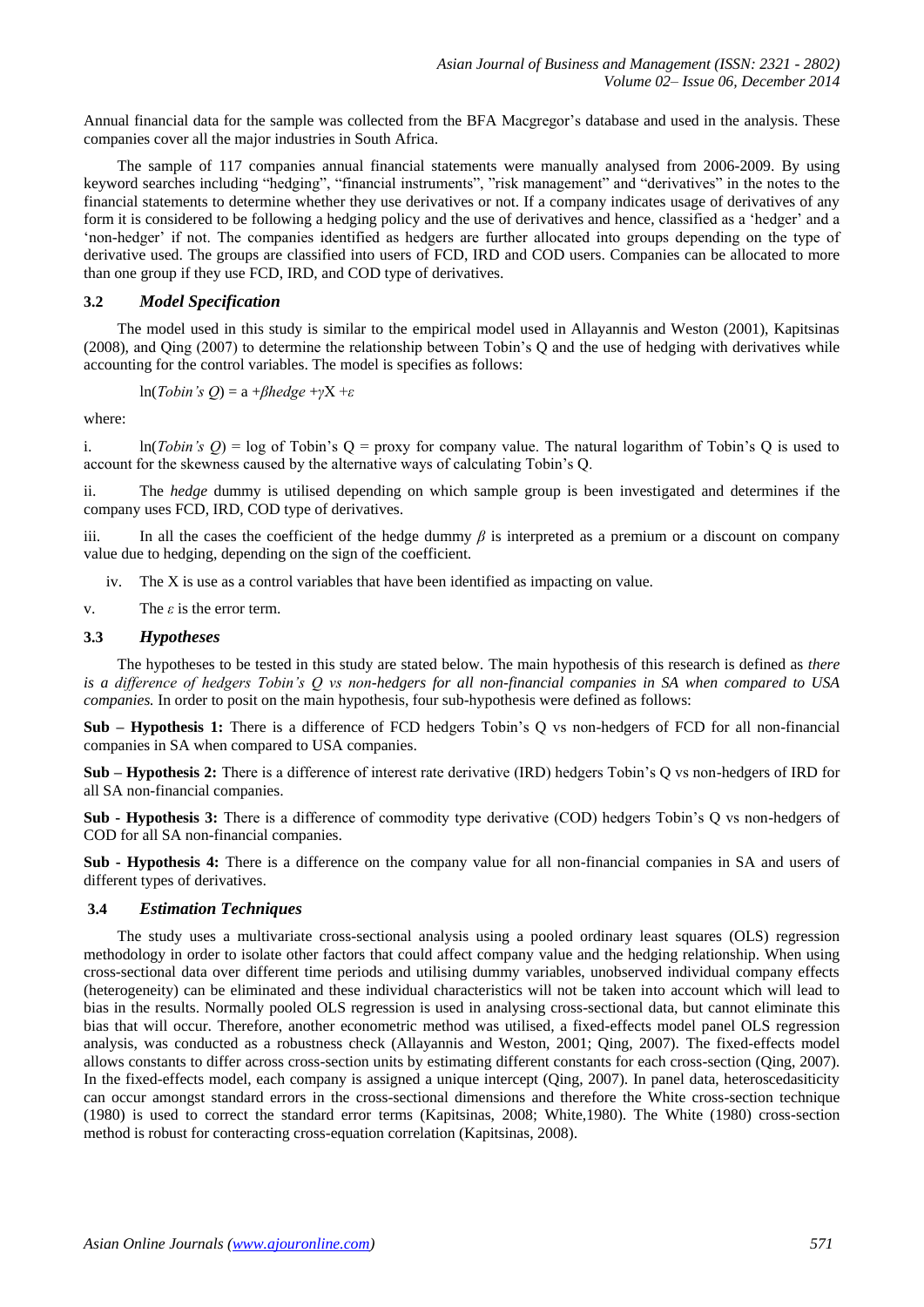# **3.5** *Statistical Test*

Statistical tests were conducted to ensure that the model is adequate and free from errors before testing the hypothesises

1) Univariate tests were conducted to test the equality of means (two sample t-tests) and medians (Wilcoxon/Mann-Whitney median test) whether the use of derivatives is a value increasing activity for all companies and for selected types of derivatives used and

2) The researcher uses control variables (independent) to determine the impact on the Tobin's Q (dependent variable) which is used as the proxy for value. The study is based on a similar methodology used by Allayannis and Weston (2001) and adapted in parts based on previous studies for comparative purposes.

# **3.6** *Variables Measurement and Definition*

The study is quantitative in nature using statistical techniques and statistical package to analysis the data collected from company financial statements. The main variable that forms part of the whole quantitative study is the use of Tobin's Q as a measure (proxy) for value and growth of a company. One of the benefits of using Tobin's Q is that it can be used in comparing companies operating in various sectors much easier than stock returns or accounting measures. There are various definitions of Tobin's Q in the literature. Lindenberg and Ross (1981) defined Tobin's Q as the sum of Total Assets and market value of Equity minus the book value of Equity all divided by Total Assets (main definition). Two other alternative Tobin's Q definitions were included in the study 1) ratio of market value to book value of Equity (alternative definition 1), 2) market value of Equity to total Sales (alternative definition 2). All the definitions mentioned for Tobin's Q are included as measures of company value and used as a robustness check.

The following controlling variables are also used in examining the relationship between the use of derivatives and the impact on companies' value. These are described and explained below:

a) **Profitability (ROA):** A profitable company is more likely to trade at a higher premium relative to a less profitable one. A higher Tobin's Q is expected in profitable companies. The Return on Assets (ROA) which is Net Income divide by Total Assets is used as a measure of profitability (Allayannis and Weston, 2001).

b) **Size (TOT ASS or SALES):** The size of the company has been found to be positively related to the decision to hedge and the use of derivatives (Graham and Rogers, 2002). However, Allayannis and Weston (2001) found a negative relationship between size and Tobin's Q. Sales or Total Assets have been used in similar studies as a proxy for size of a company.

c) **Leverage (LEV):** A company's capital structure has an impact on its value. The theory suggests that the more leverage increases the more value increases due to the tax benefits of debt. However, the leverage factor is found to be ambiguous in nature towards the value in some studies (Faulkender and Petersen, 2006). The Long-term debt to Shareholders' equity is used as a measure of leverage (Allayannis and Weston, 2001).

d) **Access to financial markets (DIV)**: A company's ability to access funding is an important determinant of its investment in profitable projects. It is most likely that if a company pays a dividend that it is not financially constrained, may have a lower Tobin's Q, which is expected to be negatively related. (Lang and Stulz, 1994; Servaes, 1996; Allayannis and Weston, 2001). If a company pays a dividend in the current year, a dividend dummy of one is given and zero if it did not.

e) **Investment opportunities (GRO):** It has been argued in the literature that a company's future prospects has an impact on value and that hedgers are more likely to have larger investment opportunities (Froot*et al.*, 1993; Allayannis and Ofek, 2001). The ratio of Capital Expenditures to Sales is used, similar to the study done by Servaes (1996). The ratio is expected to be positive for value.

f) **Industrial diversification (DIVERSE):** There is evidence in the literature that suggests that industrial diversification can impact the company value negatively (Lang and Stulz, 1994; Servaes, 1996). To control for diversification, the researcher uses a dummy variable of one if a company operates in more than one segment and zero otherwise (Allayannis and Weston, 2001).

g) **Geographic diversification (FSTS):** There are several theories that indicate that geographic diversification (multi-nationality) is positively related to company value (Bodnar, Tang &Weintrop, 1997). Companies disclose foreign sales and this is an indication of a multinational company. The ratio of foreign Sales to total Sales is used as an indicator of multi-nationality (Allayannis and Weston, 2001).

h) **Industry effects (IND):** A company's industry hedging activity has an impact on its value. A hedger that is in a high Tobin's Q industry will have a higher value not necessarily because of its use of derivatives but just because of the industry it belongs. A dummy variable is allocated to each industry segment to account for industry effects (Allayannis and Weston, 2001).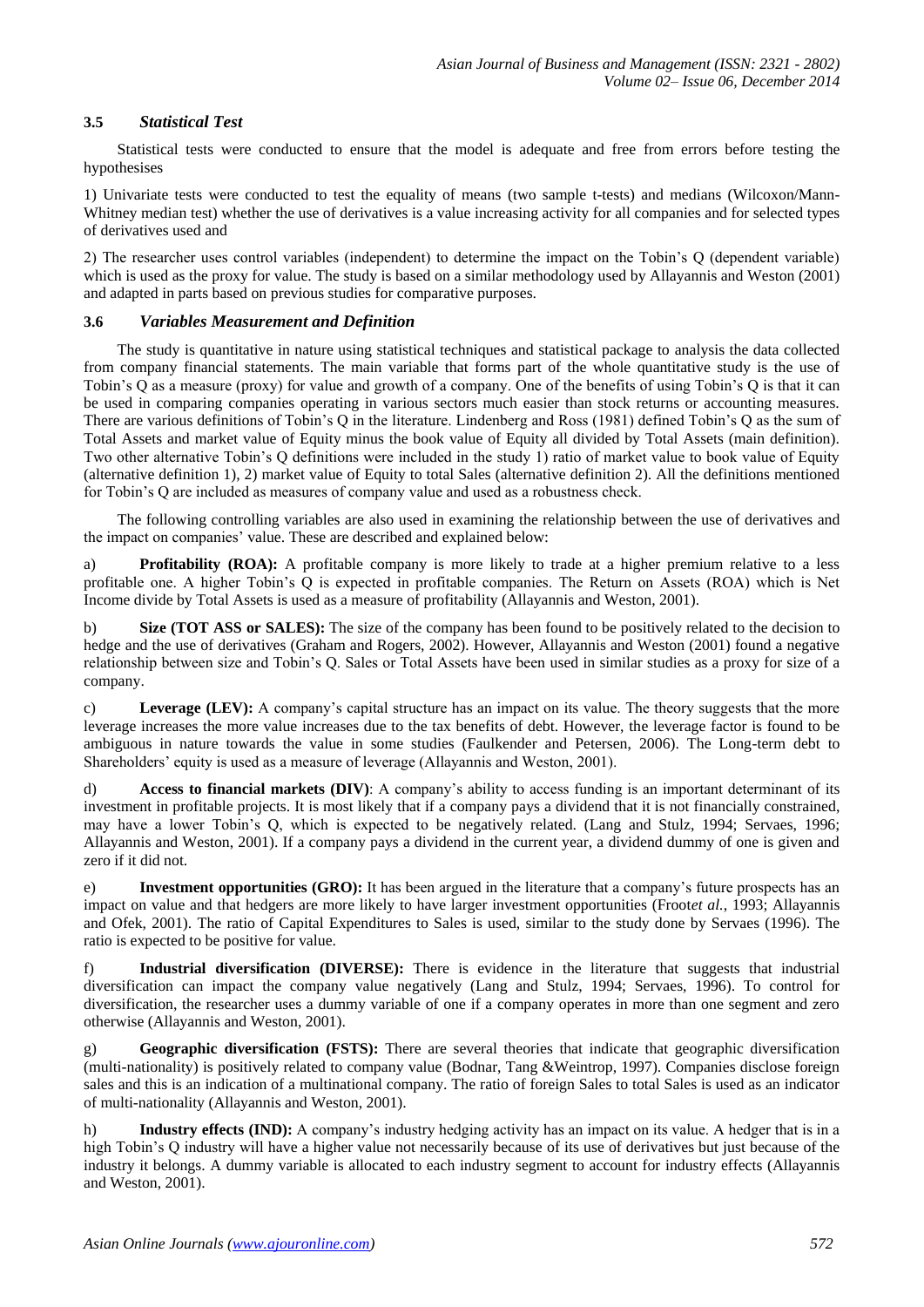i) **Time effects (TIME):** Changes over time can have an impact on value due to changes in economic and other factors. Each year end is allocated a year dummy (Allayannis and Weston, 2001).

## **4. RESULTS AND DISCUSSION**

The results from this research are presented here and followed by the discussion of the findings in order to gain useful insight.

## *4.1 Presentation of Results*

The various results from the data analysis are presented below.

# *4.1.1 Presentation of Statistics of Companies*

The Table 1 (below), shows the breakdown of the sampled companies into the different types of derivatives used over the four year period.

| Years                          | 2006  | 2007  | 2008  | 2009  | <b>Total</b> |
|--------------------------------|-------|-------|-------|-------|--------------|
| <b>Full Sample - All Firms</b> |       |       |       |       |              |
| Number of Firms                | 108   | 110   | 116   | 117   | 451          |
| Hedgers                        | 92    | 97    | 107   | 111   | 407          |
| $\%$                           | 85.2% | 88.2% | 92.2% | 94.9% | 90.1%        |
| Non Hedgers                    | 16    | 13    | 9     | 6     | 44           |
| %                              | 14.8% | 11.8% | 7.8%  | 5.1%  | 9.9%         |
| <b>FCD types</b>               |       |       |       |       |              |
| Number of Firms                | 108   | 110   | 116   | 117   | 451          |
| <b>FCD Users</b>               | 87    | 91    | 99    | 102   | 379          |
| $\%$                           | 80.6% | 82.7% | 85.3% | 87.2% | 84.0%        |
| Non FCD users                  | 21    | 19    | 17    | 15    | 72           |
| $\%$                           | 19.4% | 17.3% | 14.7% | 12.8% | 16.0%        |
| <b>IRD types</b>               |       |       |       |       |              |
| Number of Firms                | 108   | 110   | 116   | 117   | 451          |
| <b>IRD Users</b>               | 51    | 53    | 60    | 61    | 225          |
| $\%$                           | 47.2% | 48.2% | 51.7% | 52.1% | 49.8%        |
| Non IRD users                  | 57    | 57    | 56    | 56    | 226          |
| %                              | 52.8% | 51.8% | 48.3% | 47.9% | 50.2%        |
| <b>COD types</b>               |       |       |       |       |              |
| Number of Firms                | 108   | 110   | 116   | 117   | 451          |
| <b>COD Users</b>               | 24    | 25    | 29    | 28    | 106          |
| $\%$                           | 22.2% | 22.7% | 25.0% | 23.9% | 23.5%        |
| Non COD users                  | 84    | 85    | 87    | 89    | 345          |
| %                              | 77.8% | 77.3% | 75.0% | 76.1% | 76.5%        |

**Table 1**: Sample statistics of companies' hedging over time

#### *Source: Author's computation*

The sample of companies was made up of large, medium and small companies from various industries, with 94.9% of companies hedging in 2009 and 90%over the four year period. The most popular derivative type used is FCD (84%), followed by IRD (50%) and COD (24%).

## **4.1.2** *Descriptive Statistics*

Table 2 (below) shows the descriptive statistics of the full sample with the various variables employed in the study. The statistics of the full sample of non-financial companies with the various variables are summarised in this table. The following samples are presented namely; 1) Panel A: All companies (full sample), 2) Panel B: All Hedgers and 3) Panel C: Non-Hedgers.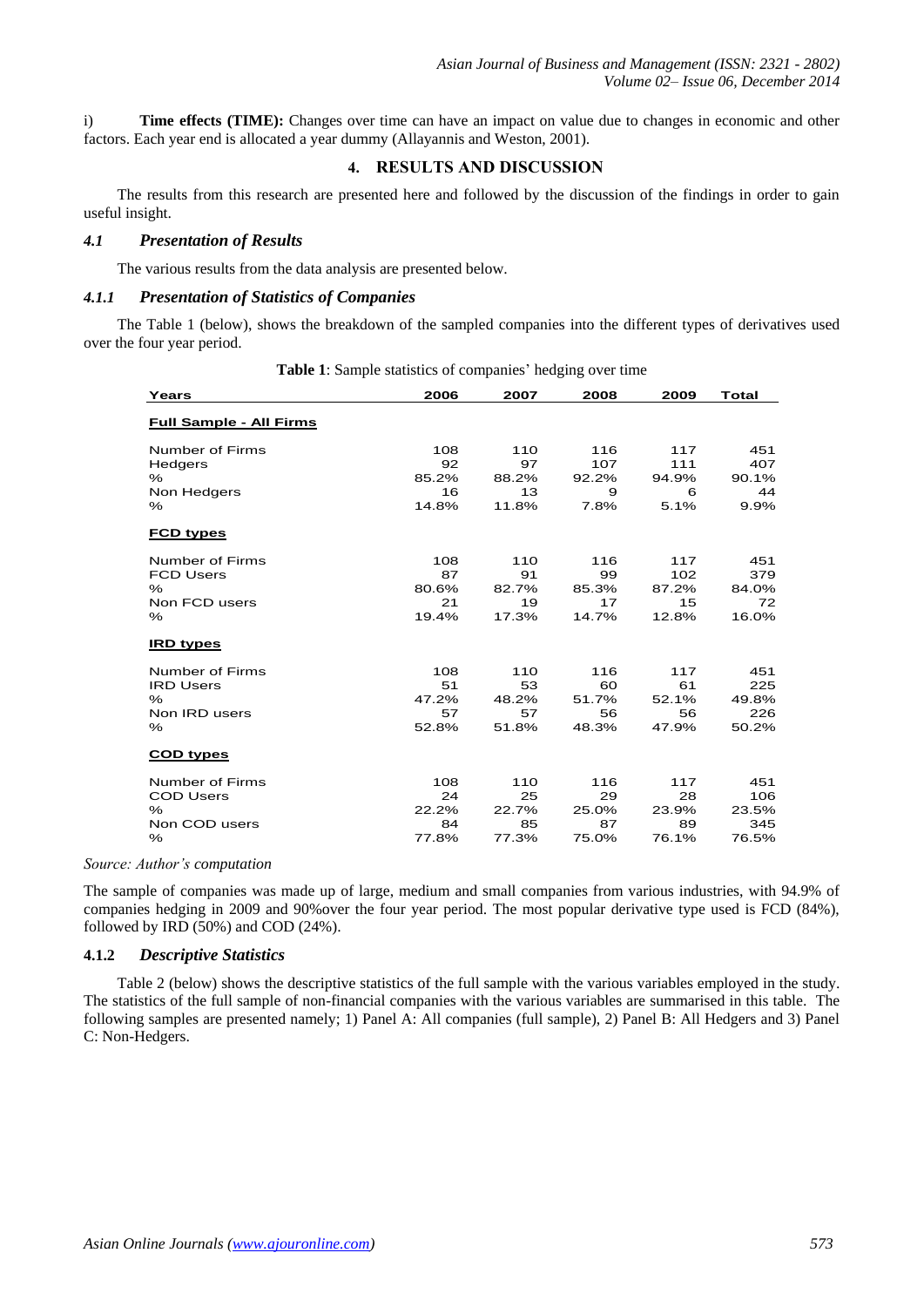| PANEL A: All Companies (full sample)   |                  | No of Obs. | Mean         | Std Dev.     | Median       | Perc Q1      | Perc Q3      |
|----------------------------------------|------------------|------------|--------------|--------------|--------------|--------------|--------------|
| Total Assets (R'm)                     | TA               | 451        | 24 692       | 63768        | 5 6 8 8      | 2 1 1 3      | 16 482       |
| Total Sales (R'm)                      | S                | 451        | 20 643       | 44 323       | 6432         | 2577         | 20 105       |
| Market Cap (R'm)                       | MV               | 451        | 29 0 75      | 71 828       | 6 3 9 4      | 2 0 3 2      | 17 658       |
|                                        |                  |            |              |              |              |              |              |
| <b>Hedge Type</b>                      |                  |            |              |              |              |              |              |
| Hedgers                                |                  | 407        | 0.90         | 0.43         | 0.0          | 1.0          | 1.0          |
| FCD users                              |                  | 379        | 0.84         | 0.36         | 0.0          | 1.0          | 1.0          |
| <b>IRD</b> users                       |                  | 225        | 0.50         | 0.02         | 0.0          | 1.0          | 1.0          |
| COD users                              |                  | 106        | 0.23         | 0.28         | 0.0          | 1.0          | 1.0          |
| <u>Tobin's Q</u>                       |                  |            |              |              |              |              |              |
| Tobin's Q                              | $(TA-E+MV) / TA$ | 451        | 2.08         | 1.45         | 1.74         | 1.28         | 2.48         |
| Alter.1 Tobin's Q                      | MV/E             | 451        | 3.76         | 5.17         | 2.65         | 1.67         | 4.39         |
| Alter.2 Tobin's Q                      | MV/S             | 451        | 1.61         | 1.93         | 1.01         | 0.47         | 2.11         |
| <b>Control Variables</b>               |                  |            |              |              |              |              |              |
| Profitability                          | ROA%             | 451        | 0.09         | 0.08         | 0.09         | 0.05         | 0.14         |
| Leverage                               | LT/E             | 451        | 0.38         | 1.04         | 0.14         | 0.02         | 0.38         |
| Access to financial markets            | DIV dummy        | 451        | 0.80         | 0.40         | 1.00         | 1.00         | 1.00         |
| Investment opportunities               | CAPEX/S          | 451        | 0.12         | 0.31         | 0.06         | 0.03         | 0.12         |
| Ind. Diversification                   | dummy            | 451        | 0.39         | 0.49         | 0.00         | 0.00         | 1.00         |
| Geographic diversification             | FS/S             | 451        | 0.24         | 0.29         | 0.10         | 0.00         | 0.39         |
| <b>PANEL B - All Hedgers</b>           |                  | No of Obs. | Mean         | Std Dev.     | Median       | Perc Q1      | Perc Q3      |
|                                        |                  |            |              |              |              |              |              |
| Total Assets (R'm)                     | TA               | 407        | 27 052       | 66 664       | 6961         | 2777         | 21 379       |
| Total Sales (R'm)                      | S                | 407        | 22 616       | 46 216       | 7 3 5 0      | 3 2 5 4      | 22 8 28      |
| Market Cap (R'm)                       | <b>MV</b>        | 407        | 31759        | 75 088       | 7 3 8 6      | 2 1 8 9      | 19780        |
| <b>Hedge Type</b>                      |                  |            |              |              |              |              |              |
| All Hedgers                            |                  | 407        | 0.90         | 0.43         | 0            | 1            | 1            |
| FCD users                              |                  | 379        | 0.84         | 0.36         | 0            | 1            | $\mathbf{1}$ |
| <b>IRD</b> users                       |                  | 225        | 0.50         | 0.02         | 0            | 1            | $\mathbf{1}$ |
| COD users                              |                  | 106        | 0.23         | 0.28         | 0            | 1            | 1            |
|                                        |                  |            |              |              |              |              |              |
| <u>Tobin's Q</u><br>Tobin's Q          | $(TA-E+MV) / TA$ | 407        | 1.95         | 1.05         | 1.70         | 1.25         | 2.33         |
| Alter.1 Tobin's Q                      | MV/E             | 407        | 3.60         | 5.03         | 2.60         | 1.65         | 4.21         |
| Alter.2 Tobin's Q                      | MV/S             | 407        | 1.49         | 1.48         | 0.96         | 0.47         | 2.01         |
| <b>Control Variables</b>               |                  |            |              |              |              |              |              |
|                                        |                  |            |              |              |              |              |              |
| Profitability                          | ROA%             | 407        | 0.10         | 0.08         | 0.09         | 0.0          | 0.1          |
| Leverage                               | LT/E             | 407        | 0.40         | 1.09         | 0.15         | 0.0          | 0.4          |
| Access to financial markets            | DIV dummy        | 407        | 0.82         | 0.38         | 1.00         | 1.0          | 1.0          |
| Investment opportunities               | CAPEX/S          | 407        | 0.10         | 0.15         | 0.06         | 0.0          | 0.1          |
| Ind. Diversification                   | dummy            | 407        | 0.38         | 0.49         | 0.00         | 0.0          | 1.0          |
| Geographic diversification             | FS/S             | 407        | 0.26         | 0.30         | 0.11         | 0.0          | 0.4          |
| <b>PANEL C: Non-Hedgers</b>            |                  | No of Obs. | Mean         | Std Dev.     | Median       | Perc Q1      | Perc Q3      |
| Total Assets (R'm)                     | TA               | 44         | 2865         | 7 3 5 3      | 1 0 5 6      | 523          | 2 0 3 0      |
| Total Sales (R'm)                      | S                | 44         | 2 3 9 7      | 3831         | 1 0 1 5      | 293          | 1657         |
| Market Cap (R'm)                       | MV               | 44         | 4 2 4 5      | 7642         | 1887         | 1 1 9 6      | 3781         |
| <b>Hedge Type</b>                      |                  |            |              |              |              |              |              |
| Non-Hedgers                            |                  | 44         | 0.10         | 0.43         | $\mathbf 0$  | 0            | 0            |
|                                        |                  |            |              |              |              |              |              |
| Tobin's Q                              |                  |            |              |              |              |              |              |
| Tobin's Q                              | (TA-E+MV) / TA   | 44         | 3.33         | 3.12         | 2.31         | 1.54         | 3.38         |
| Alter.1 Tobin's Q<br>Alter.2 Tobin's Q | MV/E<br>MV/S     | 44<br>44   | 5.26<br>2.70 | 6.14<br>4.15 | 3.57<br>1.55 | 1.89<br>0.49 | 4.95<br>2.87 |
|                                        |                  |            |              |              |              |              |              |
| <b>Control Variables</b>               |                  |            |              |              |              |              |              |
| Profitability                          | ROA%             | 44         | 0.09         | 0.09         | 0.10         | 0.0          | 0.2          |
| Leverage                               | LT/E             | 44         | 0.14         | 0.19         | 0.04         | 0.0          | 0.2          |
| Access to financial markets            | DIV dummy        | 44         | 0.59         | 0.50         | 1.00         | 0.0          | 1.0          |
| Investment opportunities               | CAPEX/S          | 44         | 0.24         | 0.87         | 0.08         | 0.0          | 0.1          |
| Ind. Diversification                   | dummy            | 44         | 0.43         | 0.50         | 0.00         | 0.0          | 1.0          |
| Geographic diversification             | FS/S             | 44         | 0.04         | 0.07         | 0.00         | 0.0          | 0.0          |

*Source*: *Author's computation*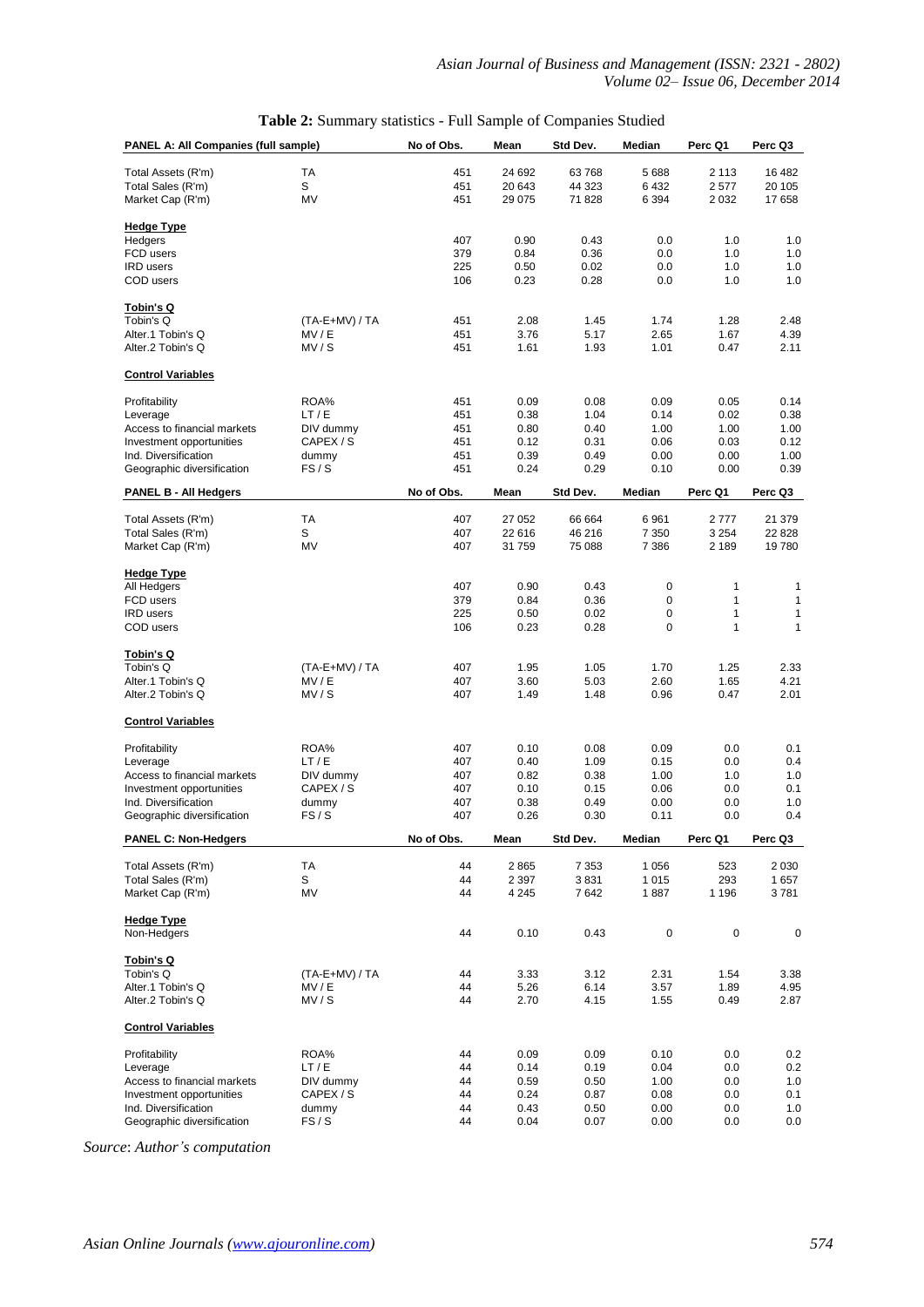It can be seen from Table 2 (above) that the sampled companies have on average large Sales and Total Assets. They are profitable, leveraged, have foreign sales and are diversified in many industries. Their Tobin's Q ratios are also above 1 indicating that they are valued higher by investors than their assets are worth.

## **4.1.3** *Test of Hypothesis*

The univariate analysis was used to test the main hypothesis of the differences in means /medians between hedgers and non-hedgers. The main hypothesis of differences was also tested in isolating for periods of an appreciating and depreciating currency environment using the R/U\$ exchange rate. The results are presented in Table 3.

In Table 3, Panel A, which shows the results for equality of mean and median differences for all companies in the sample for the various variables distinguishing between hedgers (column 1) and non-hedgers (column 2), the mean/median differences (column 3), t-stat and p-values with significance at 1% are indicated in the next two columns. In Panel B, the testing results of the equality of mean and median differences during a deprecating and appreciating periods of the R/US\$ impact on hedgers and non-hedgers and significance level as indicated by the p-value are summarised.

#### **Table 3:** Comparison of differences for hedgers and non-hedgers

#### **Panel A: Hedgers vs. non-hedgers, full sample**

| Variable                                         | (1)<br><b>Hedgers</b> | (2)<br><b>Non-Hedgers</b> | $(3) = (1)-(2)$<br><b>Difference</b> | T stat /<br>(mean)       | P-Value<br>1% sig.level) |
|--------------------------------------------------|-----------------------|---------------------------|--------------------------------------|--------------------------|--------------------------|
| no of obs.                                       | 407                   | 44                        |                                      |                          |                          |
| Total Assets (R'm) (mean)                        | 27 052                | 2865                      | 24 187                               | 6.94                     | $0.000*$                 |
| Total Assets (R'm) (median)                      | 6961                  | 1 0 5 6                   | 5 9 0 4                              | $\overline{\phantom{0}}$ | $0.000*$                 |
| Sales (R'm) (mean)                               | 22 616                | 2 3 9 7                   | 20 219                               | 8.56                     | $0.000*$                 |
| Sales (R'm) (median)                             | 7 3 5 0               | 1 0 1 5                   | 6 3 3 5                              | ÷,                       | $0.000*$                 |
| Tobin's Q (mean)                                 | 1.95                  | 3.33                      | $-1.38$                              | $-2.92$                  | $0.006*$                 |
| Tobin's Q (median)                               | 1.70                  | 2.31                      | $-0.61$                              | $\blacksquare$           | $0.000*$                 |
| Alter.1 Tobin's Q (mean)                         | 3.60                  | 5.26                      | $-1.66$                              | $-1.74$                  | 0.088                    |
| Alter.1 Tobin's Q (median)                       | 2.60                  | 3.56                      | $-0.96$                              | $\overline{\phantom{a}}$ | 0.050                    |
| Alter.2 Tobin's Q (mean)                         | 1.49                  | 2.70                      | $-1.21$                              | $-1.91$                  | 0.062                    |
| Alter.2 Tobin's Q (median)                       | 0.95                  | 1.55                      | $-0.60$                              |                          | 0.103                    |
| * indicates significance at 1 %                  |                       |                           |                                      |                          |                          |
| Panel B: Hedgers vs. non-hedgers currency impact |                       |                           |                                      |                          |                          |
| Appreciation period 2007 & 2009                  |                       |                           |                                      |                          |                          |
| No of Obs.                                       | 208                   | 19                        |                                      |                          |                          |
| Tobin's Q (mean)                                 | 1.95                  | 2.99                      | $-1.04$                              | $-1.900$                 | 0.074                    |
| Tobin's Q (median)                               | 1.74                  | 2.35                      | $-0.61$                              |                          | 0.032                    |
| Alter.1 Tobin's Q (mean)                         | 3.60                  | 4.74                      | $-1.14$                              | $-0.890$                 | 0.380                    |
| Alter.1 Tobin's Q (median)                       | 2.69                  | 3.31                      | $-0.62$                              |                          | 0.227                    |
| Alter.2 Tobin's Q (mean)                         | 1.55                  | 2.42                      | $-0.87$                              | $-1.460$                 | 0.160                    |
| Alter.2 Tobin's Q (median)                       | 1.00                  | 1.60                      | $-0.60$                              |                          | 0.310                    |
| Depreciation period 2006 & 2008                  |                       |                           |                                      |                          |                          |
| No of Obs.                                       | 199                   | 25                        |                                      |                          |                          |
| Tobin's Q (mean)                                 | 1.93                  | 3.58                      | $-1.65$                              | $-2.26$                  | 0.033                    |
| Tobin's Q (median)                               | 1.68                  | 2.29                      | $-0.60$                              |                          | $0.008*$                 |
| Alter.1 Tobin's Q (mean)                         | 3.59                  | 5.66                      | $-2.07$                              | $-1.47$                  | 0.150                    |
| Alter.1 Tobin's Q (median)                       | 2.56                  | 3.73                      | $-1.17$                              |                          | 0.079                    |
| Alter.2 Tobin's Q (mean)                         | 1.42                  | 5.08                      | $-3.66$                              | $-1.44$                  | 0.160                    |
| Alter.2 Tobin's Q (median)                       | 0.92                  | 1.47                      | $-0.56$                              | $\overline{\phantom{0}}$ | 0.183                    |

#### \* indicates significance at 1 %

#### *Source: Author's computation*

It can be seen in Table 3 (above), Panel A, that the mean / median differences of Total Assets and Sales is significant (p<0.000) in favour of hedgers over non-hedgers, indicating that hedgers have higher value of Total Assets and Sales. The mean / median difference of the main hypothesis of value as indicated by Tobin's Q value of -1.38 and -0.61, is negative and significant (p<0.00) in both instances, which indicates that the non-hedgers Tobin's Q value is higher. This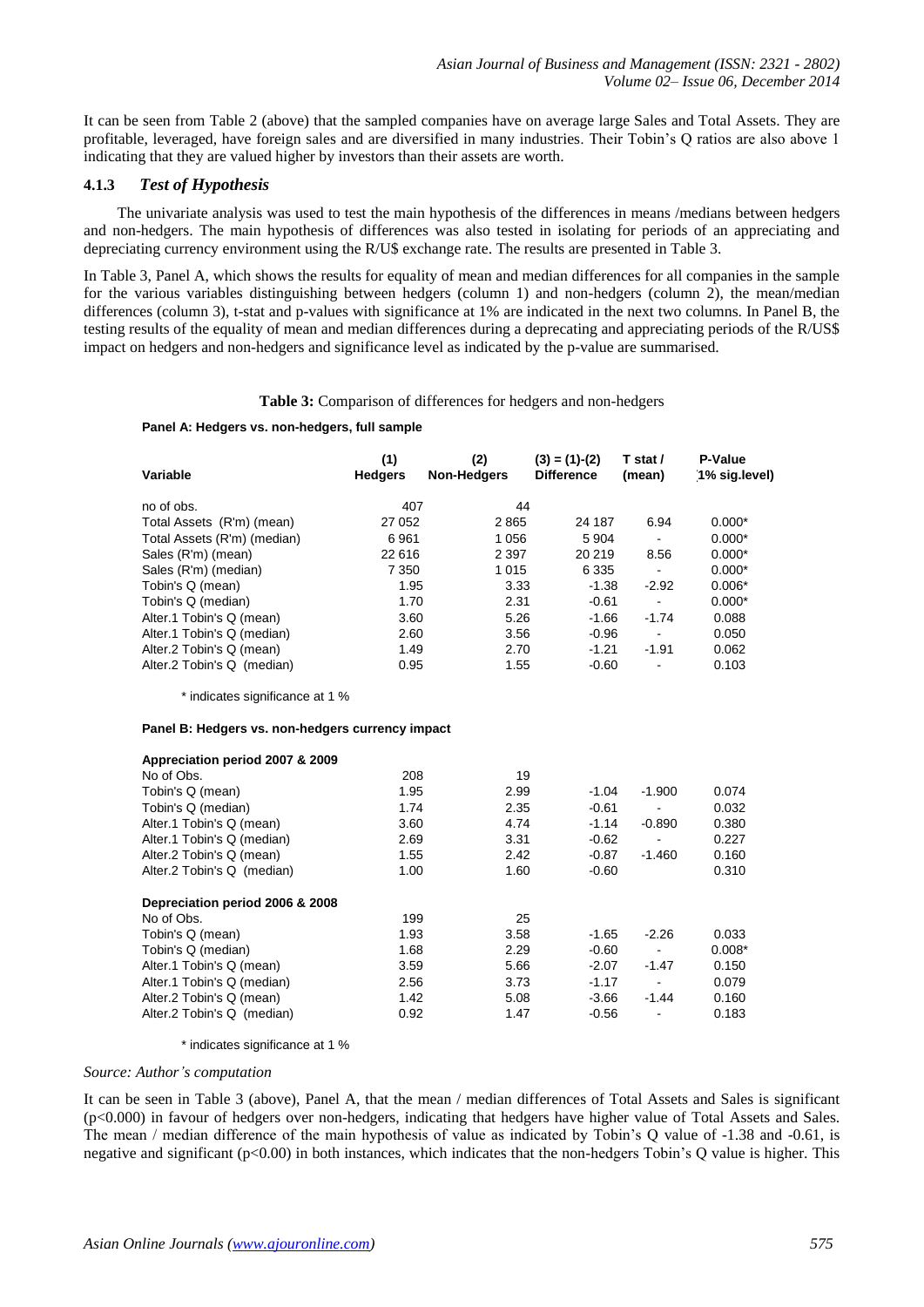indicates that hedgers do not trade at a premium value over non-hedgers contrary to what the theory suggests. The alternative Tobin's Q results are mixed.

In Table 3, Panel B, when isolating the currency periods, in the appreciation period, all the Tobin's Q variables differences are negative and not significant at a 1% level  $(p>0.01$  in all instances) between hedgers and non-hedgers is in favour of non-hedgers. This indicates that hedgers do not trade at a premium when compared to non-hedgers during an appreciating period this is also contrary to the theory that non-hedgers' value should decrease in an appreciating environment. In a depreciating period, all the Tobin's Q variables differences are negative, and not significant at the 1% level (p>0.01 in all instances) in favour of non-hedgers except for the main Tobin's Q median which is significant (p<0.000). The overall results when comparing between hedgers and non-hedgers during appreciation and depreciation periods of the R/US\$ is in favour of non-hedgers and hedgers do not trade at a premium but is mostly not significant which is different from the theory.

# **4.1.4** *Summary of the OLS and Panel OLS Regression Results*

In the multivariate analysis, the pooled OLS regression methodology was used and a fixed-effects panel OLS (to take into account for unobserved individual effects and serial correlation) regression to test if a relationship exists between derivative use and the impact on the company value. The two methods showed similar results and the fixedeffects panel and pooled OLS differences in results are summarised below.

**Table 4**: Effect of derivative use on company value: Fixed-effects panel OLS regression results using ln(Total Assets) for size

| Panel A: Dependent variable In(Tobin's Q), size In(Total Assets) |                          |                          |                          |                          | Panel B: Dependent variable In(Altern.1 Tobin's Q), size In(Total Assets) |                          |                          |                          |                          |
|------------------------------------------------------------------|--------------------------|--------------------------|--------------------------|--------------------------|---------------------------------------------------------------------------|--------------------------|--------------------------|--------------------------|--------------------------|
| In(Tobin's Q)                                                    | All Hedgers FCD's        |                          | IRD's                    | COD's                    | In(Altern.1 Tobin's Q)                                                    | All Hedgers              | FCD's                    | IRD's                    | COD's                    |
| No of Obs of users.<br>No of Obs of non users.                   | 407<br>44                | 379<br>72                | 225<br>226               | 106<br>345               | No of Obs of users.<br>No of Obs of non users.                            | 407<br>44                | 379<br>72                | 225<br>226               | 106<br>345               |
| $R^2$                                                            | 0.687                    | 0.681                    | 0.677                    | 0.678                    | $R^2$                                                                     | 0.623                    | 0.623                    | 0.624                    | 0.623                    |
| C                                                                | 1.360<br>$(4.086)^*$     | 1.280<br>$(4.065)^*$     | 1.220<br>$(3.796)^*$     | 1.245<br>$(3.888)^*$     | С                                                                         | 1.744<br>$(3.889)^*$     | 1.695<br>$(3.837)^*$     | 1.638<br>$(3.598)^*$     | 1.706<br>$(3.870)^*$     |
| <b>HDG</b>                                                       | $-0.240$<br>$(-1.944)$   |                          |                          |                          | <b>HDG</b>                                                                | $-0.030$<br>$(-0.193)$   |                          |                          |                          |
| <b>FCD</b>                                                       |                          | $-0.130$<br>$(-1.568)$   |                          |                          | <b>FCD</b>                                                                |                          | 0.088<br>(0.688)         |                          |                          |
| <b>IRD</b>                                                       |                          |                          | $-0.014$<br>$(-0.217)$   |                          | <b>IRD</b>                                                                |                          |                          | $-0.104$<br>$(-0.889)$   |                          |
| COD                                                              |                          |                          |                          | 0.035<br>(0.520)         | COD                                                                       |                          |                          |                          | $-0.060$<br>$(-0.512)$   |
| <b>ROA</b>                                                       | 2.804<br>$(7.092)^*$     | 2.777<br>$(7.132)^*$     | 2.702<br>$(6.625)^*$     | 2.686<br>$(6.565)^*$     | <b>ROA</b>                                                                | 3.274<br>$(5.373)^*$     | 3.209<br>$(5.255)^*$     | 3.276<br>$(5.460)^*$     | 3.286<br>$(5.426)^*$     |
| <b>LOG TOT AS</b>                                                | $-0.085$<br>$(-2.778)^*$ | $-0.094$<br>$(-2.819)^*$ | $-0.100$<br>$(-2.852)^*$ | $-0.105$<br>$(-3.044)$ * | <b>LOG TOT AS</b>                                                         | $-0.142$<br>$(-2.816)^*$ | $-0.150$<br>$(-2.925)^*$ | $-0.126$<br>$(-2.310)^*$ | $-0.141$<br>$(-2.785)^*$ |
| LEV                                                              | $-0.032$<br>$(-1.826)$   | $-0.043$<br>$(-2.285)$   | $-0.032$<br>$(-1.754)$   | $-0.031$<br>$(-1.678)$   | LEV                                                                       | 0.117<br>(1.847)         | 0.124<br>(1.963)         | 0.122<br>(1.902)         | 0.115<br>(1.825)         |
| DIV                                                              | 0.113<br>(2.103)         | 0.127<br>(2.290)         | 0.120<br>(2.229)         | 0.121<br>(2.198)         | <b>DIV</b>                                                                | 0.341<br>$(3.311)^*$     | 0.339<br>$(3.321)^*$     | 0.326<br>$(3.272)^*$     | 0.343<br>$(3.314)^*$     |
| <b>GRO</b>                                                       | $-0.060$<br>$(-1.319)$   | $-0.053$<br>$(-1.176)$   | $-0.045$<br>$(-0.989)$   | $-0.046$<br>$(-0.100)$   | GRO                                                                       | $-0.105$<br>$(-0.987)$   | $-0.098$<br>$(-0.911)$   | $-0.102$<br>$(-0.972)$   | $-0.102$<br>$(-0.979)$   |
| <b>DIVERSE</b>                                                   | $-0.003$<br>$(-0.046)$   | 0.008<br>(0.142)         | 0.010<br>(0.182)         | 0.012<br>(0.219)         | <b>DIVERSE</b>                                                            | 0.034<br>(0.368)         | 0.038<br>(0.421)         | 0.026<br>(0.275)         | 0.035<br>(0.384)         |
| <b>FSTS</b>                                                      | 0.015<br>(0.134)         | 0.019<br>(0.158)         | 0.023<br>(0.192)         | 0.006<br>(0.050)         | <b>FSTS</b>                                                               | $-0.235$<br>$(-1.184)$   | $-0.232$<br>$(-1.174)$   | $-0.226$<br>$(-1.152)$   | $-0.207$<br>$(-1.042)$   |
| <b>IND</b>                                                       | 0.003<br>(1.325)         | 0.004<br>(1.454)         | 0.004<br>(1.584)         | 0.004<br>(1.544)         | <b>IND</b>                                                                | 0.011<br>(2.124)         | 0.011<br>(2.188)         | 0.012<br>(2.217)         | 0.011<br>(2.170)         |
| Time                                                             | $-0.083$<br>$(-0.083)$   | $-0.069$<br>$(-0.982)$   | $-0.062$<br>$(-0.841)$   | $-0.062$<br>$(-0.825)$   | Time                                                                      | $-0.110$<br>$(-0.951)$   | $-0.103$<br>$(-0.855)$   | $-0.113$<br>$(-0.968)$   | $-0.108$<br>$(-0.925)$   |

\* indicates significance at 1% level t-statistics are in parenthesis

\* indicates significance at 1% level t-statistics are in parenthesis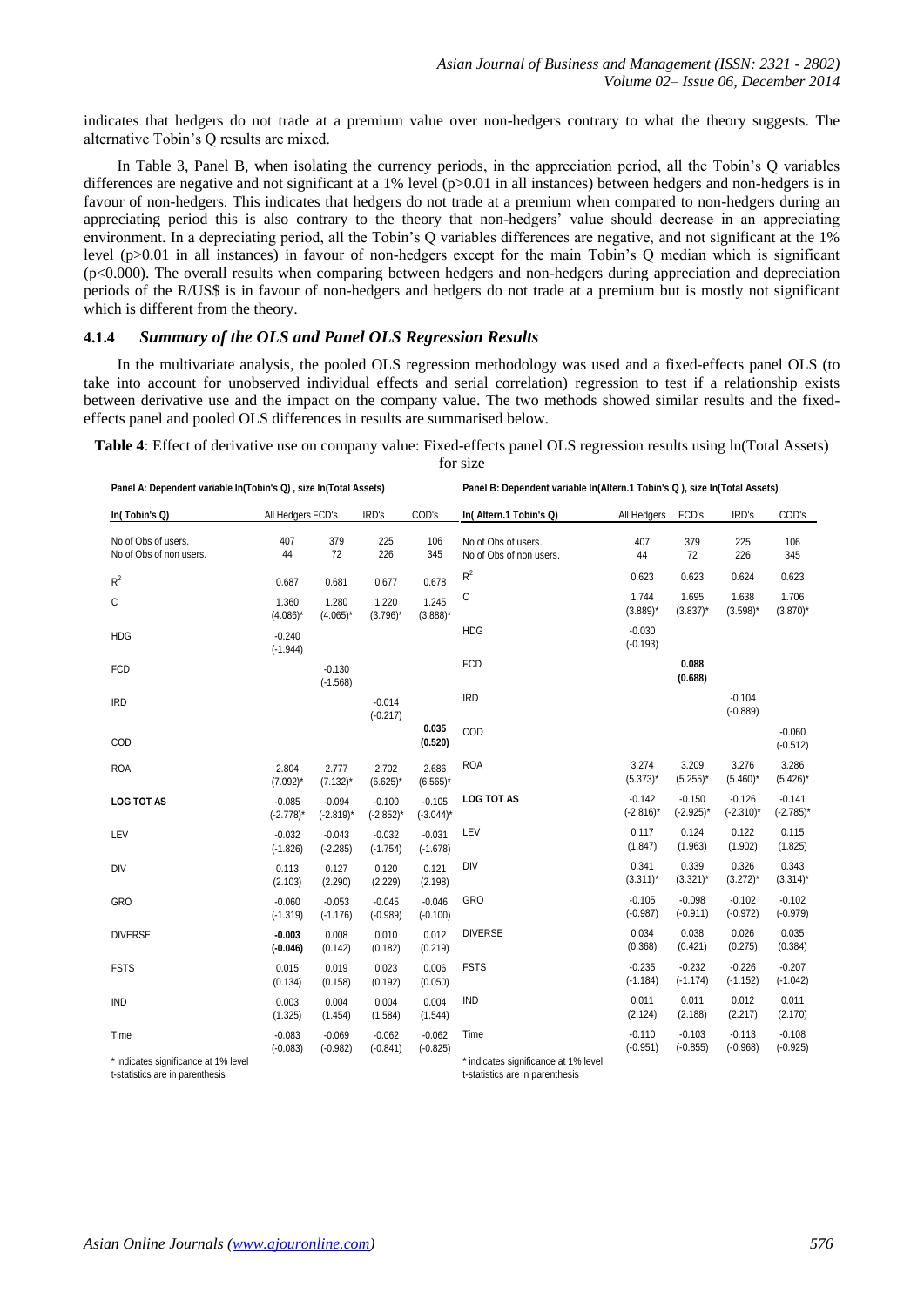| In(Altern.2 Tobin's Q)  | All Hedgers              | FCD's                    | IRD's            | COD's                  |
|-------------------------|--------------------------|--------------------------|------------------|------------------------|
| No of Obs of users.     | 407                      | 379                      | 225              | 106                    |
| No of Obs of non users. | 44                       | 72                       | 226              | 345                    |
| $R^2$                   | 0.645                    | 0.649                    | 0.629            | 0.625                  |
| C                       | 0.737                    | 0.570                    | 0.503            | 0.260                  |
|                         | (1.149)                  | (0.940)                  | (0.819)          | (0.414)                |
| HDG                     | $-0.732$<br>$(-3.272)^*$ |                          |                  |                        |
| FCD                     |                          | $-0.654$<br>$(-4.126)^*$ |                  |                        |
| <b>IRD</b>              |                          |                          | 0.237<br>(2.061) |                        |
| COD                     |                          |                          |                  | $-0.094$<br>$(-0.568)$ |
| <b>ROA</b>              | 5.045                    | 5.158                    | 4.888            | 4.976                  |
|                         | $(5.646)^*$              | $(6.093)^*$              | $(5.293)^*$      | $(5.291)^*$            |
| <b>LOG TOT AS</b>       | 0.054                    | 0.047                    | $-0.032$         | 0.014                  |
|                         | (0.814)                  | (0.695)                  | $(-0.464)$       | (0.199)                |
| LEV                     | 0.033                    | $-0.021$                 | 0.021            | 0.029                  |
|                         | (0.877)                  | $(-0.469)$               | (0.509)          | (0.693)                |
| DIV                     | $-0.069$                 | $-0.014$                 | 0.004            | $-0.027$               |
|                         | $(-0.553)$               | $(-0.118)$               | (0.029)          | $(-0.217)$             |
| GRO                     | 1.971                    | 2.010                    | 2.025            | 2.054                  |
|                         | $(4.736)^*$              | $(4.887)^*$              | $(4.425)^*$      | $(4.288)^*$            |
| <b>DIVERSE</b>          | $-0.050$                 | $-0.031$                 | $-0.007$         | $-0.032$               |
|                         | $(-0.416)$               | $(-0.256)$               | $(-0.058)$       | $(-0.260)$             |
| FSTS                    | 0.135                    | 0.141                    | 0.130            | 0.191                  |
|                         | (0.477)                  | (0.497)                  | (0.448)          | (0.632)                |
| <b>IND</b>              | 0.002                    | 0.002                    | 0.002            | 0.003                  |
|                         | (0.305)                  | (0.316)                  | (0.298)          | (0.397)                |
| Time                    | $-0.483$                 | $-0.457$                 | $-0.428$         | $-0.439$               |
|                         | $(-2.643)^*$             | $(-2.578)^*$             | $(-2.526)^*$     | $(-2.687)^*$           |

**Panel C: Dependent variable ln(Altern.2 Tobin's Q ), size ln(Total Assets)**

\* indicates significance at 1% level

t-statistics are in parenthesis

## *Source: Authors computation*

Panel A, Panel B and Panel C, represents the fixed-effects panelled OLS regression with the logarithm of Tobin's Q (main definition), alternative 1 Tobin's Q and alternative 2 Tobin's Q respectively, which are the dependent variables and control variables the independent variables. The logarithm of Total Assets is used as a proxy for size in this regression as used in the study of Allayannis and Weston (2001). The results of the various samples of hedgers and nonhedgers, FCD sample, IRD sample and COD sample relationships are presented and the related t-statistic is in parenthesis at the 1% significance level. The differences in the results noted amongst the variables and derivative types is in bolder text in the respective panel. ROA=Return on Assets; LOG TOT AS = Log of Total Assets; LEV=Levarage; DIV=Access to financial markets; GRO = Growth opportunities; DIVERSE = Diversified business; FSTS= Foreign Sales to Sales (multinationality); IND= Indusrty Effects and Time = Time effects

Table 4 (above) Panel A, Panel B and Panel C shows the results of the fixed-effects panel OLS regression for all the types of derivatives and using logarithm of Total Assets as a proxy for size for all the Tobin's Q definitions. The coefficient is used to show the relationship. If the coefficient is positive then the company value of hedgers is higher than non-hedgers. The  $R^2$  is higher in the fixed-effects method than the pooled OLS which allows for a better fit amongst the variables. The results of the derivative use amongst the hedgers and various derivative types are mostly in favour of the non-hedgers and have similar signs when compared to the pooled OLS results.

When using the main definition of Tobin's Q, the hedgers discount is still 24% in the fixed-effect model but it is not statistically significant in favour of non-hedgers. The other coefficients differences range between 2-3% to the pooled OLS in favour of non-hedgers. However, when using the alternative 1 Tobin's Q definition the FCD types is positive in favour of hedgers which is 8.8% premium in the fixed-effects model and negative in the pooled OLS. The results are similar to the findings of Allayannis and Weston's (2001) study of the US which revealed a premium using a fixedeffects method on FCD users. Another difference noted is that amongst the COD users, when using Alternative 1 or 2 of Tobin's Q, the value is now negative and not positive, -6.0% and -9.4% in favour of non-users.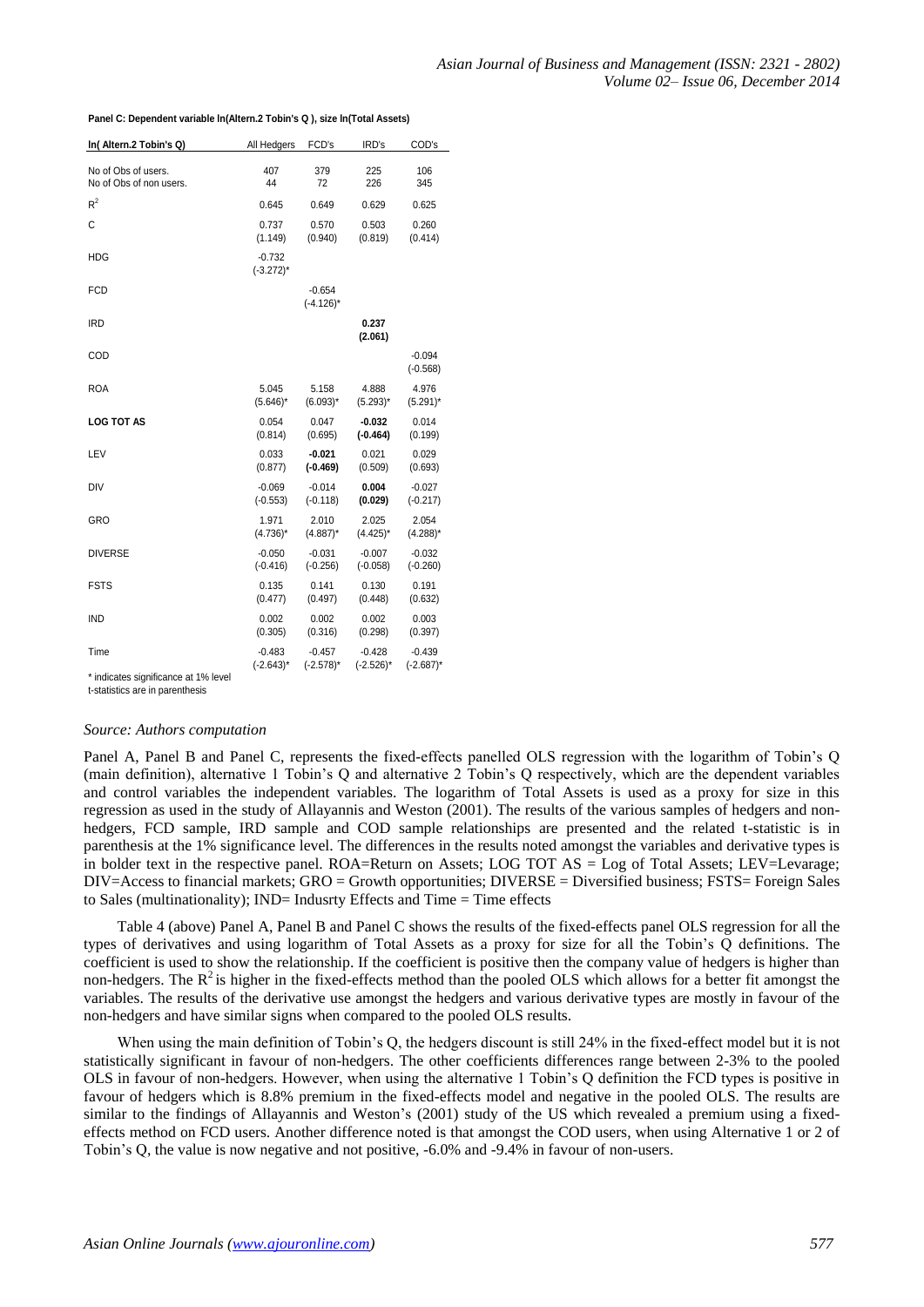The results of the fixed-effects model on the control variables are similar in terms of the sign but differ in the magnitude of the coefficients when compared to the pooled OLS. The variables which show similar results are 1) the ROA, has a negative and a significant value which is in line with theory; 2) Size as measured by Total Assets is negative, significant and against the theory; 3) DIV which represents access to financial markets is positive and does not aligned to the theory and 4) the Industry effect is positive while the time effect is negative and are the same. The variables that are different and showed mixed results are leverage, diversity, growth opportunities and foreign sales. It was also noted that there were less significant differences using the fixed-effects model versus the pooled OLS results.

In summary, the results are mostly in favour of non-hedgers and reject the hypothesis that hedgers' values are higher than non-hedgers.

#### **4.2** *Discussion of Findings*

The purpose of the study was to analyse if a relationship exists between users of derivatives and the different types and the impact on companies' value (as measured by Tobin's Q) of SA non-financial companies, thereafter, the results of which were compared to similar studies in the USA.

The study revealed that amongst SA non-financial companies, the use of derivatives for hedging purposes is a popular risk management tool. 94 percent of companies indicated that they use derivatives in mitigating volatile currencies, interest rates and commodity price movements in 2009. There was an increase in usage of derivatives during 2006-2009. The most popular type been FCD, 87% in 2009 and has steadily increased over a four year period. The theory suggests that only larger companies and not smaller companies make use of derivatives. The findings in SA are however contrary to what the theory suggests because the sample of hedgers drawn from the SA economy is made of up large, medium and small capital companies from diverse industries. The IRD is the second most popular. The COD type of derivative is the least popular which is mostly used by companies in the mining and resources industries. When comparing hedgers (407 observed) and non-hedgers (44 observed ) over the four year period, Hedging companies appear to be larger, slightly more profitable, more leveraged, pay more dividends (which indicates access to financial markets and less constraints), more geographically diversified and have higher foreign sales than the total companies sample and non-hedging companies.

The comparative results of the equality of means and median test, however, reveal higher Tobin's Q on all the definitions in favour of non-hedgers, indicating that non-hedgers are valued higher using this measure. The results are similar for FCD, IRD and COD except that the results favour hedgers when alternative 2 Tobin's Q is used for IRD and COD users.

When conducting the univariate analysis and isolating the R/US\$ currency movements during an appreciating and depreciating period for user and non-users, the results favoured non-users (non- hedgers) in an appreciating and depreciating setting. This indicates that hedgers do not trade at a premium (discount) when compared to non-hedgers during an appreciating (depreciating) period this is contrary to the theory that non-hedgers' value should decrease (increase) in an appreciating (depreciating) environment. When using the FCD sample and comparing the means and medians during an appreciating and depreciating period, similar to the Allayannis and Weston (2001) study who found a premium in favour of FCD users during an appreciating period, this study reveals different results to the Allayannis and Weston (2001) study and found in favour of non-FCD users in an appreciating period. FCD users should be valued higher in an appreciating period. However, in a depreciating period the results are in line with the theory for non-users to trade at a discount to FCD users during a depreciating period.

In summary, the univariate results, testing the main hypothesis of the differences in mean/median and significance showed mixed results in SA context across the derivative types. The results seem to be in favour of non-users of derivatives when the various variables are compared, which means that the users of derivatives are not valued at a premium above non-users as the theory postulates. The main hypothesis is therefore rejected. The sample of 44 non-users is small relative to other studies like Allayannis and Weston (2001) study and this should be considered when analysing and interpreting the results.

A multivariate analysis was performed to determine if a relationship exists between hedging and the impact it has on value after controlling for certain variables that could impact the value. Tobin's Q was the dependent variable used to represent the companies' value. The control variables are robust in controlling for, profitability, size, leverage, access to financial markets, investment opportunities, industrial diversification, industrial sector, geographic diversification and time effects.

A pooled OLS regression was performed and to account for unobserved company effects and serial correlation which could occur, which could bias the results, a fixed-effects panel model regression was used as a robustness test. The fixed-effects model allows for a better fit and results analysis as can be seen by the increase in the coefficient of multiple determination  $R^2$  from around 0.36 to 0.68. The results of the regressions are mixed between the various definitions of Tobin's Q and vary in significance between the hedgers and types of derivatives. The size of the coefficients of the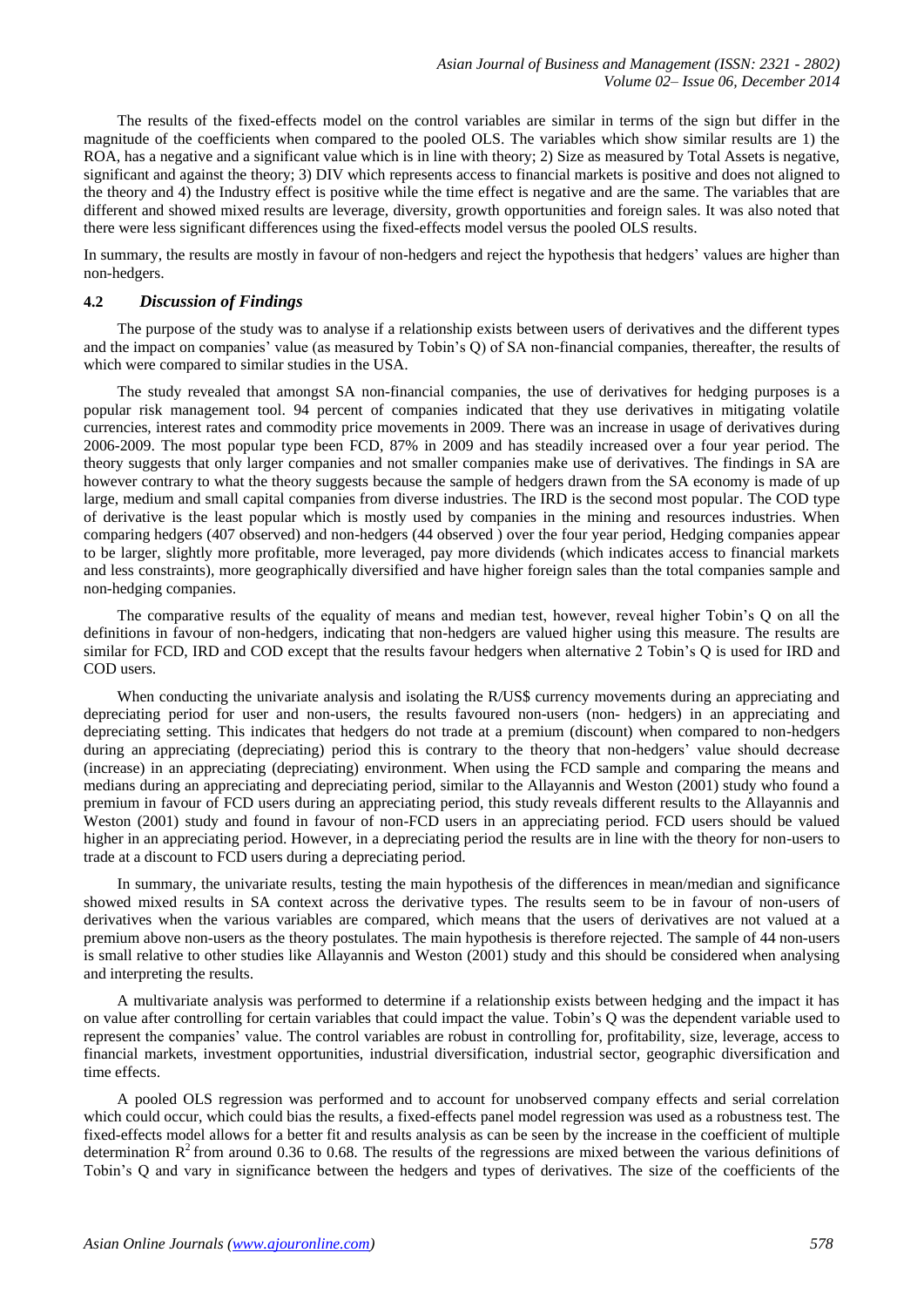models between the various definitions and types of derivatives also vary. In most of the regression results, there were varying discounts in favour of non-users of derivatives and not a premium in favour of hedgers as found in (Allayannis and Weston's, 2001) study when various definitions of Tobin's Q were used as the dependent variable.

There are a few exceptions when the results (fixed-effects model) indicated a premium namely; 1) Amongst the FCD's, using alternative 1 Tobin's Q, Total Assets and Sales as a proxy for size indicated a 8.8% and 4.6% premium respectively, in favour of FCD users, 2) IRD users using alternative 2 Tobin's Q (size=Total Asset and Sales) a premium of 23.7% and 43.1% respectively in favour of IRD users, 3) COD users using the main Tobin's Q definition (size =Total Assets) a premium of 3.5% and COD users using the alternative 2 (size = Sales), a premium of 2.8%. The control variables coefficients also differ amongst the expectation of the underlying theory and the impact on the value of Tobin's Q using the various methodologies.

As indicated in the results of this study, in the majority of cases the study did not find support in favour of hedging as a value increasing activity as previous studies have revealed. However, the results of this study corroborate some previous studies which did not find a premium in favour of hedgers. Jin and Jorion (2006) studied 119 US oil and gas producing companies (1998-2001) found no significant relationship with fuel hedging and value (Tobin's Q). Lookman (2004) also analysed oil and gas producing companies and found that hedging would only benefit if a company's commodity price exposure was a secondary risk and not a primary risk. Thereby, suggests that hedging is a managerial boosting activity and after accounting for it, the hedging premium is insignificant. In addition to the above, Clarke, Judge & Mefteh (2006) found no significant increase in company value with the use of derivatives in a study done on 176 large French non-financial companies' use of currency derivative during 2004.The direct benefits supporting the positive impact of hedging increasing company market value is mixed.

# **5. LIMITATIONS**

It is pertinent to mention that this study has some limitations which might have impacted on the final results. Some of them are as highlighted below:

The sample size of the non-users of derivatives in this study is small relative to the users of derivatives over the time studied and needs to be considered when analysing and interpreting the results. The time frame of this study is also different from previous studies and this could impact on the results.

The study does not analyse the underlying hedging derivative strategies of companies. Also the managements' decision to hedge and the strategies surrounding the use of derivatives were not focused. In addition to the above, other risk management techniques used by the companies were not considered and that financial companies were excluded in the sample. Financial companies include companies whose prime business operates as a bank, real estate, life insurance, financial service or equity investment firms. Banks operate as counterparties in hedging contracts and it cannot be determined if it is for operational or trading purposes.

# **6. RECOMMENDATION FOR FUTURE RESEARCH AND CONCLUSION**

In this section, recommendations are made and the research is concluded.

## 6.1 *Recommendation for Future Research*

Based on the results of this study and the observed limitations the study recommends that future researchers studying the impact of hedging on company's value in a South African context should consider the following:

Magee (2009), revealed that other external exogenous factors other than company specific factors can impact hedging and value, hence future study should consider i) using a dynamic panel framework model when the current value of a company depends on past value of such company and ii) test the assumption that hedging is strictly exogenous and control for the failure of this assumption.

2. The use of Lookman (2004) model which isolates a company primary and secondary risks and separately analyse the valuation effects for the different types of risk.

3. Future research should focus on the determination of other risk management techniques use by companies other than hedging and the impact it has on the companies' value in line with company strategy.

4. Also, research should be done in South African environment to test managers' motivation for the use of derivative and the influence it has on managerial incentive.

## **6.2** *Conclusions*

This study tried to determine the impact, hedging has on the company value in a South African environment and compare the results to studies done in the US. The analysis followed previous models methodologies for estimating the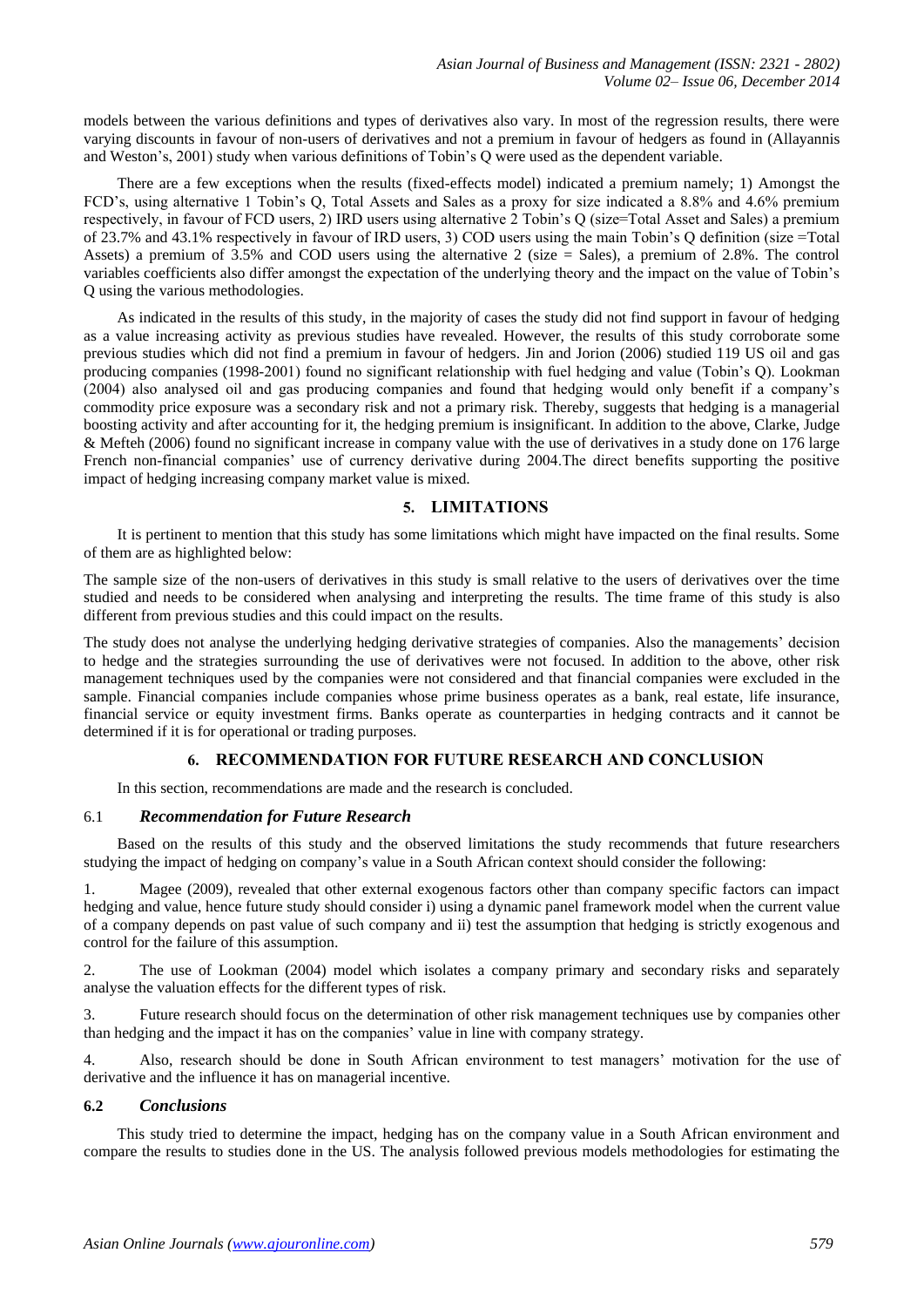hedging effect on company value. The model was adjusted to the local country environment, while understanding and using the latest evidence from related studies with regards to factors that influence the hedging activity.

The outcome of the study did not find strong evidence that companies using derivatives trade at a premium to nonusers. This study however contributes to the growing literature and studies on hedging from an emerging market perspective. The percentage of companies using derivatives is increasing as noted in the samples over the four year period under study, indicating that hedging is a popular risk management tool amongst companies in SA. However, most the results were in favour of non-users of derivatives (non-hedgers). The results could have been influenced by the small sample size of non-users of derivatives over the four year period when compared to the high samples of users of derivatives and may not reflect the real impact of hedging on the company value.

## **7. ACKNOWLEDGMENT**

The work presented in this research report was carried out under the supervision of Dr Jan Kruger. My gratitude goes to him for his continued assistance, contributions, and guidance.

#### **8. REFERENCES**

- Allayannis, G. & Ofek, E, "Exchange Rate Exposure, Hedging, and the use of Foreign Currency Derivatives", Journal of International Money and Finance, vol. 20, pp. 273-296, 2001.
- Allayannis, G. & Weston, J, "The Use of Foreign Currency Derivatives and Firm Market Value", Review of Financial Studies, vol. 14, pp. 243-276, 2001.
- Aretz , K. & Bartram, S, "Corporate Hedging and Shareholder Value", Working paper, Lancaster University Management School, London, 2009.
- Bartram, S. M, "Corporate risk management as a lever for shareholder value creation", Financial markets, institutions and instruments, vol. 9, no. 5, pp. 279-324, 2000.
- Bartram, S.M., "Enhancing Shareholder Value with Corporate Risk Management", Corporate Finance Review, Vol. 7, no. 3, pp. 7-12, November/December 2002.
- Bartram, S.M., Brown, G.W. & Fehle,F., "International Evidence on Financial Derivatives Usage", Financial Management, Vol. 38, no. 1, pp. 185-206, Spring 2009.
- Bartram, S., Brown, G. & Conrad, J., "The Effects of Firm Risks and Value", Working paper, Lancaster University, Management School, Lancaster, United Kingdom, 2009.
- Bessembinder, H., "Forward Contracts and Firm Value: Investment Incentive and Contracting Effects", Journal of Financial and Quantitative Analysis, vol. 26, no. 4, pp. 519-532, 1991.
- Bodnar, G.; Tang, C. & Weintrop, J., "Both Sides of Corporate Diversification: The Value Impact of Geographical and Industrial Development", Working paper 6224, NBER, 1997.
- Brown, G. W., Crabb, P. R. & Haushalter, D., "Are Firms Successful At Selective Hedging?" Journal of Business, vol. 79, no. 6, pp. 2925-2949, 2006.
- Carter, D.A., Rogers, D.A. & Simkins, B., "Hedging and Value in the US Airline Industry", Journal of Applied Corporate Finance, vol. 18, pp. 31-43, 2006.
- Clark, E., Judge, A. & Mefteh, S., "Corporate Hedging with Foreign Currency Derivatives and Firm Value", Unpublished paper. 2006.
- Faulkender, M. & Petersen, M.A., "Does the source of capital affect capital structure?" Review of Financial Studies, vol. 19, pp. 45-79, 2006.
- Froot, K., Scharfstein, D. & Stein, J., "Risk Management: Coordinating Corporate Investment and Financing Policies", The Journal of Finance, vol. 48, pp. 1629-1658, 1993.
- Graham, J.R. & Rogers, D.A., "Is Corporate Hedging Consistent with Value Maximization? An Empirical Analysis" .Journal of Finance, vol. 57, no. 2, pp. 815-840, 2002.
- Guay, W. & Kothari, S.P., "How Much Do Firms Hedge with Derivatives?" Journal of Financial Economics, Vol. 70, pp. 423-461, 2003.
- Jin, Y, & Jorion, P., "Firm value and hedging: Evidence from U.S. oil and gas producers", Journal of Finance, vol. 61, pp. 893-919.
- Kapitsinas, S., "The Impact of Derivatives Usage on Firm Value: Evidence from Greece", Working paper, National and Kapodistrian University of Athens, 2008.
- Lang, L. & Stulz, R., "Tobin's Q, Corporate Diversification and Firm Performance", .Journal of Political Economy, vol. 102, pp. 1248-1280, 1994.
- Lindenberg, E. B. & Ross, S.A., "Tobin's Q Ratio and Industrial Organization", Journal of Business, vol. 54, pp. 1-32, 1981.
- Lookman, A., "Does Hedging Increase Firm Value? Evidence from Oil and Gas Producing Firms"' Working paper, Carnegie Mellon University, 2004